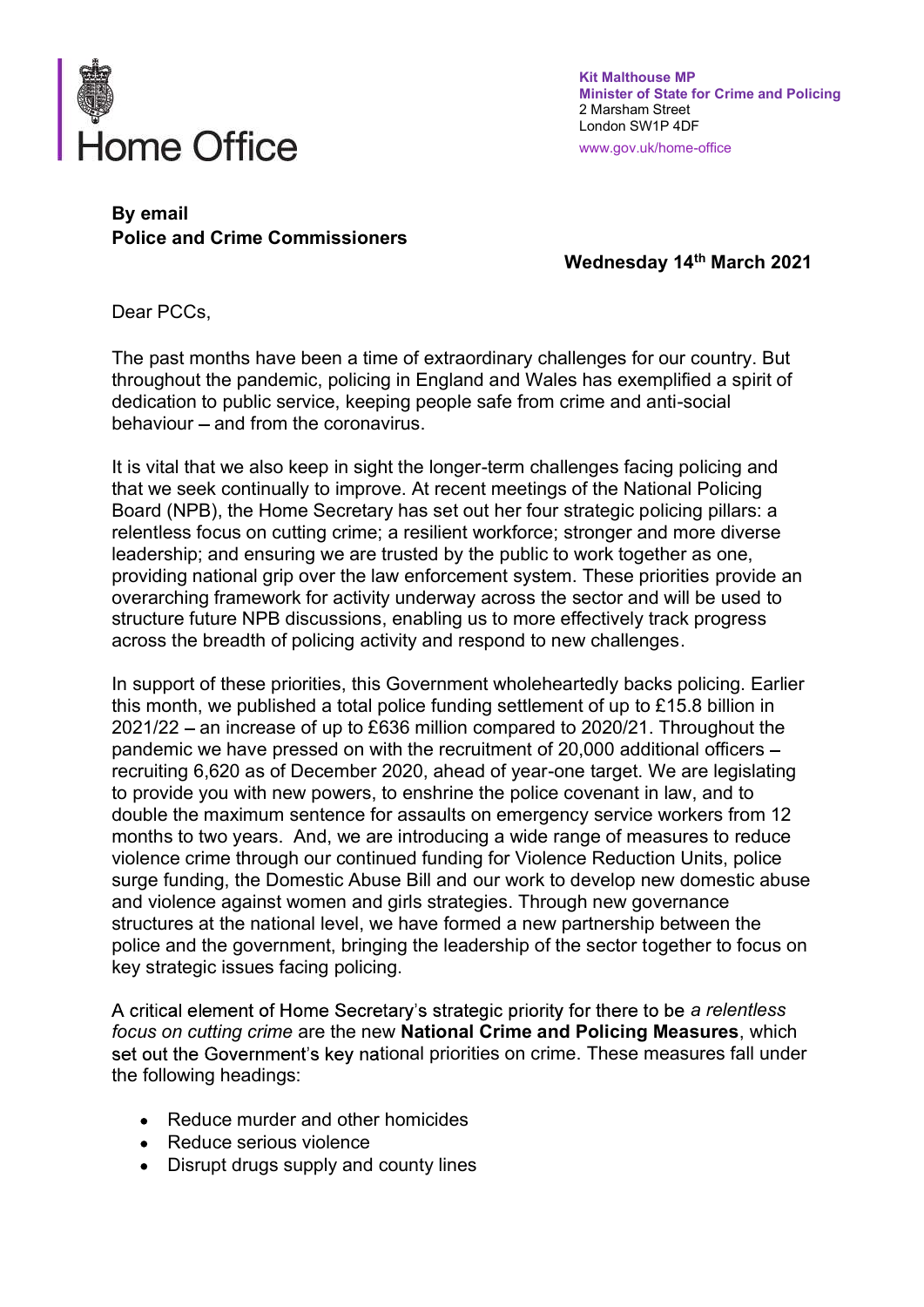- Reduce neighbourhood crime
- Tackle cyber crime
- $\bullet$  Improve satisfaction among victims  $-$  with a particular focus on victims of domestic abuse

These National Crime and Policing Measures are the result of engagement and development by Home Office officials with sector bodies, including the APCC, NPCC, College of Policing and HM Inspectorate of Constabulary and Fire and Rescue Services. While in development, the Measures were referred to as the National Policing Outcomes, but we believe National Crime and Policing Measures better captures the scope and intent of the work. The final measures reflect input from chief constables, PCCs and others, including through discussion at the NPB and Crime and Policing Performance Board (CPPB). The metrics we have chosen are based upon existing data sources, minimising any reporting burden on forces. Details of the metrics to be used are set out in the table enclosed with this letter.

Collectively, through the CPPB, we will monitor this data on a quarterly basis, seeking to understand the trends and drive real improvements in outcomes over the next three to four years, against a baseline of June 2019. Success against the measures will be judged at a national level; their introduction does not represent a return to force-level numerical targets. But the CPPB will continue to refer as needed to local proxy measures in a diagnostic capacity, seeking to identify good practice and provide support and challenge to forces.

These measures are not an exhaustive list of areas the Home Secretary and I regard as policing priorities. It is, of course, vital that crimes such as rape and child sexual abuse and exploitation remain of the highest priority for policing. Clearly policing is absolutely central in the fight against these high-harm, under-reported crime types. But we recognise that it is challenging to measure policing's impact in these areas without creating harmful perverse incentives. For this reason, these crime types are not included here. Instead, we are looking to adopt a separate, cross-government approach to measuring impact on rape and CSEA that will seek to improve outcomes across the whole criminal justice system.

The democratic accountability of police and crime commissioners in setting local priorities for their areas, and the operational independence of chief constables, are both core principles of policing in England and Wales. These National Crime and Policing measures do not change that. They will, however, provide national accountability and collective responsibility, bringing the sector together to ensure that all our communities feel the palpable benefit of the additional 20,000 police officers we are recruiting. From a local accountability standpoint, it will also be important for PCCs to explain to the public how their force is performing against these measures.

However critical the police's role is in this important agenda, we recognise that you cannot do it alone. Every government department has a role to play, alongside local authorities and private industry, whether that is through action on upstream drivers of crime, or by taking steps to reduce non-crime demand on police – freeing up officers' time to focus on their core mission of cutting crime. The Home Secretary and I will